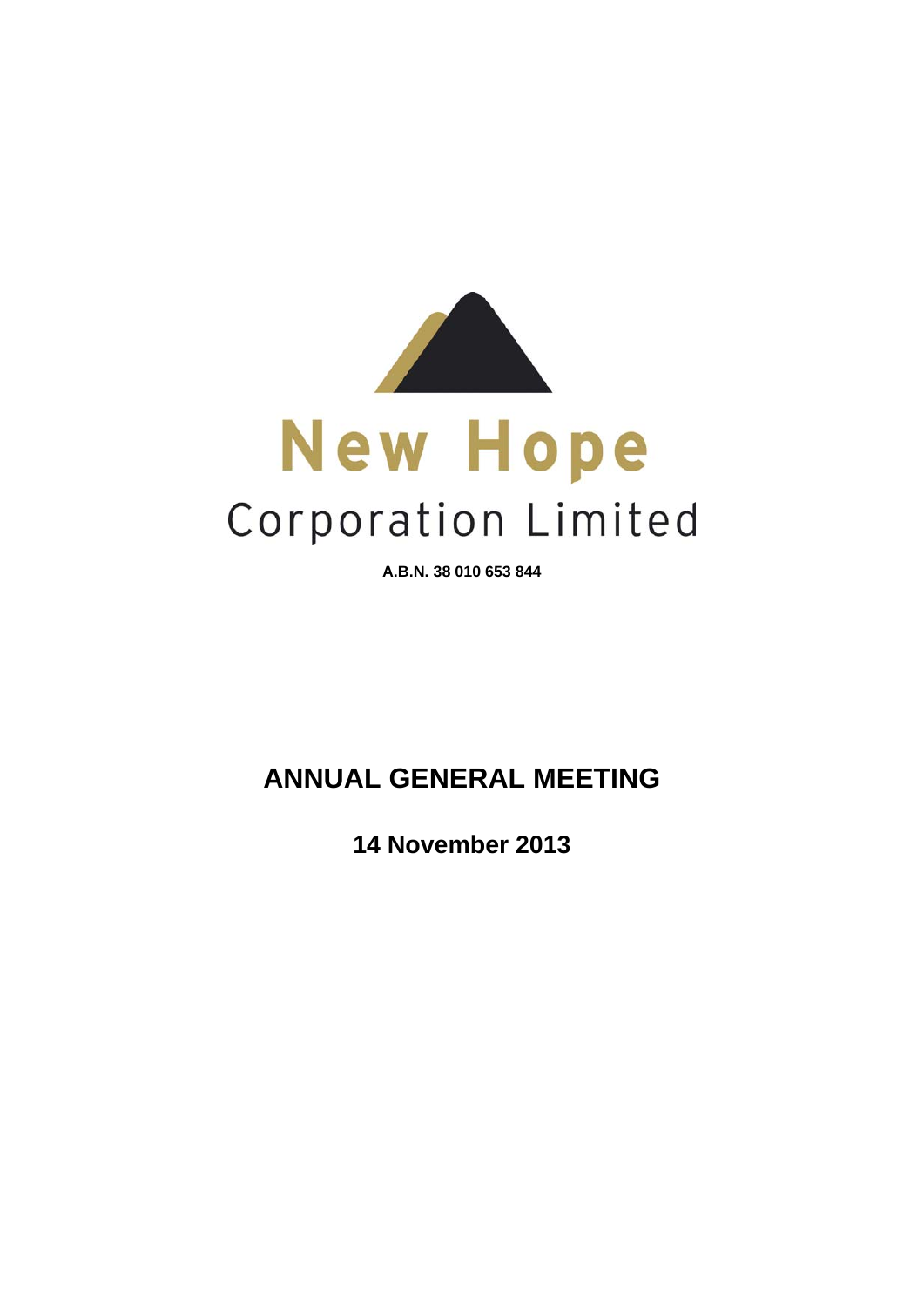# **NEW HOPE CORPORATION LIMITED**

# **ANNUAL GENERAL MEETING**

# **14 November 2013**

NOTICE IS HEREBY GIVEN that the Annual General Meeting of Shareholders of New Hope Corporation Limited (**New Hope** or **the Company**) will be held at the Theatre Auditorium, Ipswich Civic Centre, Corner Limestone and Nicholas Streets, Ipswich on Thursday 14 November 2013 at 12 noon.

# **ORDINARY BUSINESS**

# 1. **Financial Statements and Reports**

To receive and consider the Financial Statements of New Hope Corporation Limited and Controlled Entities, including the Directors' Report and the Auditor's Report in respect of the year ended 31 July 2013.

**Note:** The full year results of New Hope Corporation Limited are available either in the Directors' Annual Report and Financial Statements sent to those shareholders who elected to receive the annual report or on the Company's website (www.newhopegroup.com.au) in the Investor Relations section.

This item does not require voting by shareholders. It is intended to provide an opportunity for shareholders to raise questions on the reports and on the performance and management of the Company.

The auditors of the Company will be present at the meeting and available to answer questions. Shareholders may also address written questions to the Company's auditor PricewaterhouseCoopers, if the question is relevant to the content of the auditor's report, or the conduct of its audit of the annual financial report to be considered at the meeting.

Written questions for the auditor must be delivered by 5.00pm on Thursday 7 November 2013 to the address set out in this notice.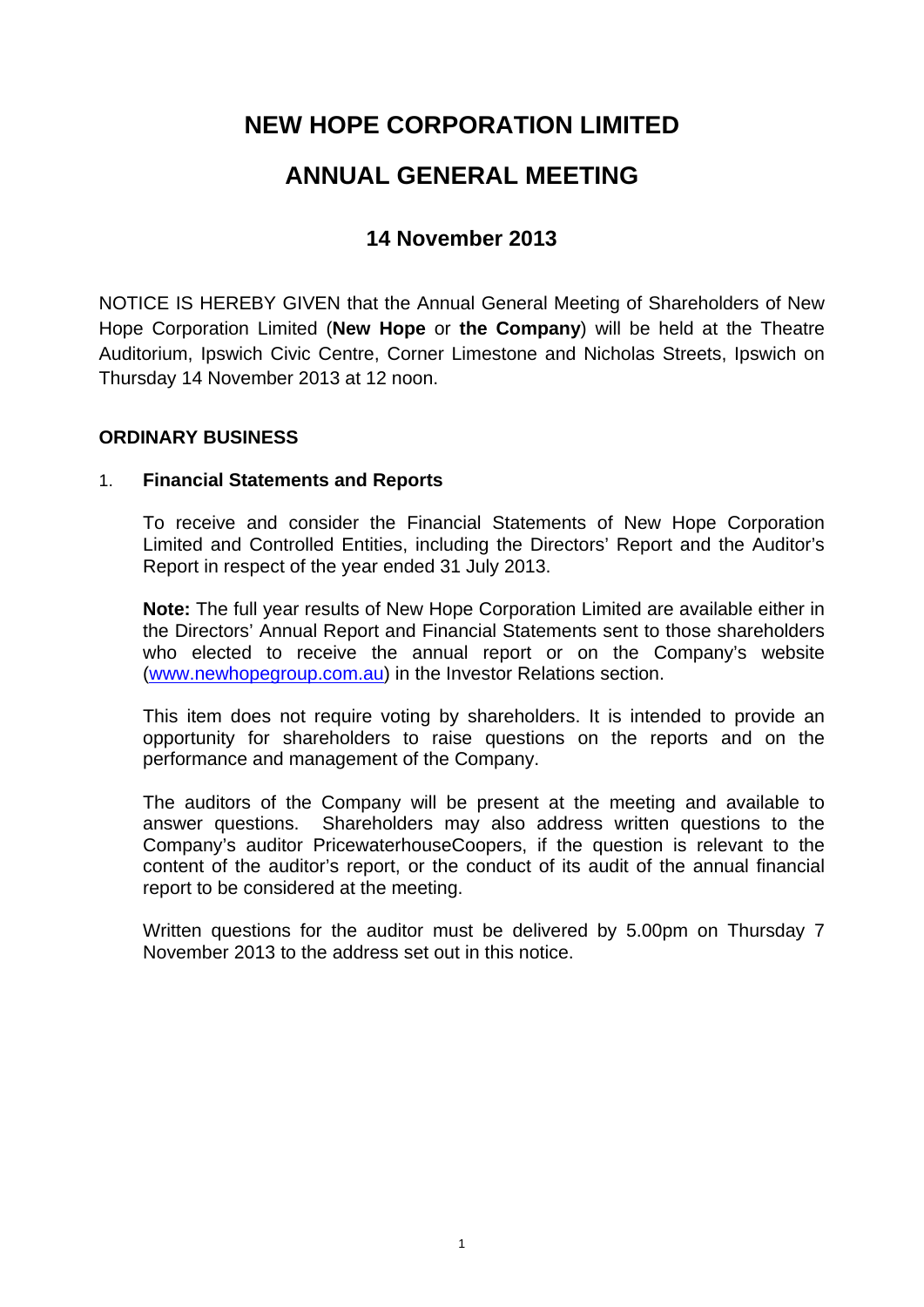## 2. **Remuneration Report – Resolution 1**

To consider and, if thought fit, to pass the following resolution under section 250R(2) Corporations Act 2001 (Cth) (**Corporations Act**):

*"That the remuneration report for the financial year ended 31 July 2013 as set out in the Directors' Annual Report and Financial Statements, be adopted."* 

**Note:** The Corporations Act requires listed companies to present their remuneration report for adoption by shareholders at the company's Annual General Meeting. The report can be found in the Annual Report of the Company as detailed in item 1 above.

The vote on this resolution is advisory only and does not bind the Directors of the Company.

## **Voting Exclusion Statement**

The Company will disregard any votes cast on this resolution by any member of the Company's key management personnel (being those persons having authority and responsibility for planning, directing and controlling the activities of the Company, directly or indirectly, including any director), details of whose remuneration are included in the Remuneration Report, or a closely related party of any such member, subject to certain limited exemptions where a person is appointed to vote as a proxy under section 250R(5) and section 250BD of the Corporations Act.

## 3. **Re-election of Mr Robert Millner as a Director – Resolution 2**

To consider and, if thought fit, to pass the following resolution as an ordinary resolution:

 *"That, Mr Robert Millner, who retires in accordance with the Company's Constitution and, being eligible, offers himself for re-election, be re-elected as a Director of the Company."* 

## 4. **Re-election of Mr William Grant as a Director – Resolution 3**

 To consider and, if thought fit, to pass the following resolution as an ordinary resolution:

 *"That, Mr William Grant, who retires in accordance with the Company's Constitution and, being eligible, offers himself for re-election, be re-elected as a Director of the Company."* 

## 5. **Issue of Performance Rights to Mr R. C. Neale – Resolution 4**

To consider and if thought fit, to pass the following as an ordinary resolution:

*"That approval is given, for the purpose of the ASX Listing Rules (including Listing Rule 10.14), for the issue 156,951 of Performance Rights to the Managing Director of the Company, Robert Charles Neale, under the Employee Performance Rights Share Plan described in the Explanatory Memorandum, and for the issue of ordinary shares on the exercise of those Performance Rights."*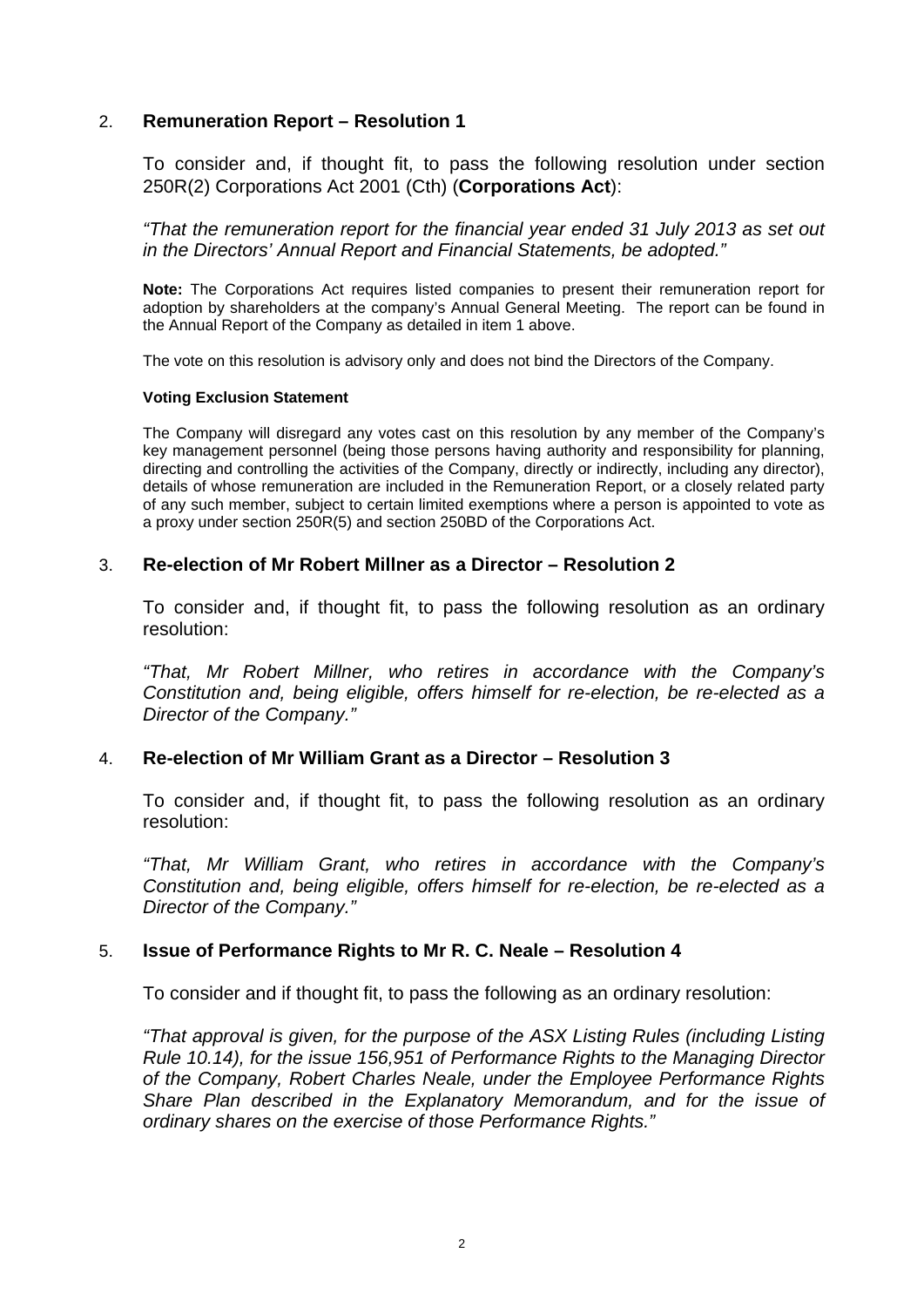## **Voting Exclusion Statement:**

The Company will disregard any votes cast on this resolution by;

- Robert Charles Neale;
- any associate of Robert Charles Neale;
- any other Director of the Company (except one who is ineligible to participate in any employee incentive scheme in relation to the Company); and
- any associate of a Director of the Company (except one who is ineligible to participate in any employee incentive scheme in relation to the Company).

However the Company will not disregard a vote if:

- It is cast by a person as proxy for a shareholder who is entitled to vote, in accordance with the directions on the proxy form; or
- It is cast by a person chairing the meeting as proxy for a shareholder who is entitled to vote, in accordance with the directions on the proxy form to vote as the proxy decides.

In addition, the Company's key management personnel or a closely related party of any such member are not permitted to cast a vote as a proxy for another person who is permitted to vote, unless the appointment of the proxy either:

- specifies the way the proxy is to vote on the resolution; or
- expressly authorises the Chairman of the meeting to exercise the undirected proxies.

## 6. **Renewal of Proportional Takeover Provisions – Resolution 5**

To consider and if thought fit, to pass the following as an ordinary resolution:

*"That the Company's Constitution be amended by adopting rule 13 in the form of the attachment to the explanatory memorandum for a period of three years from the day on which this resolution is passed."* 

## **By order of the Board**

Matthew Busch Company Secretary 17<sup>th</sup> September 2013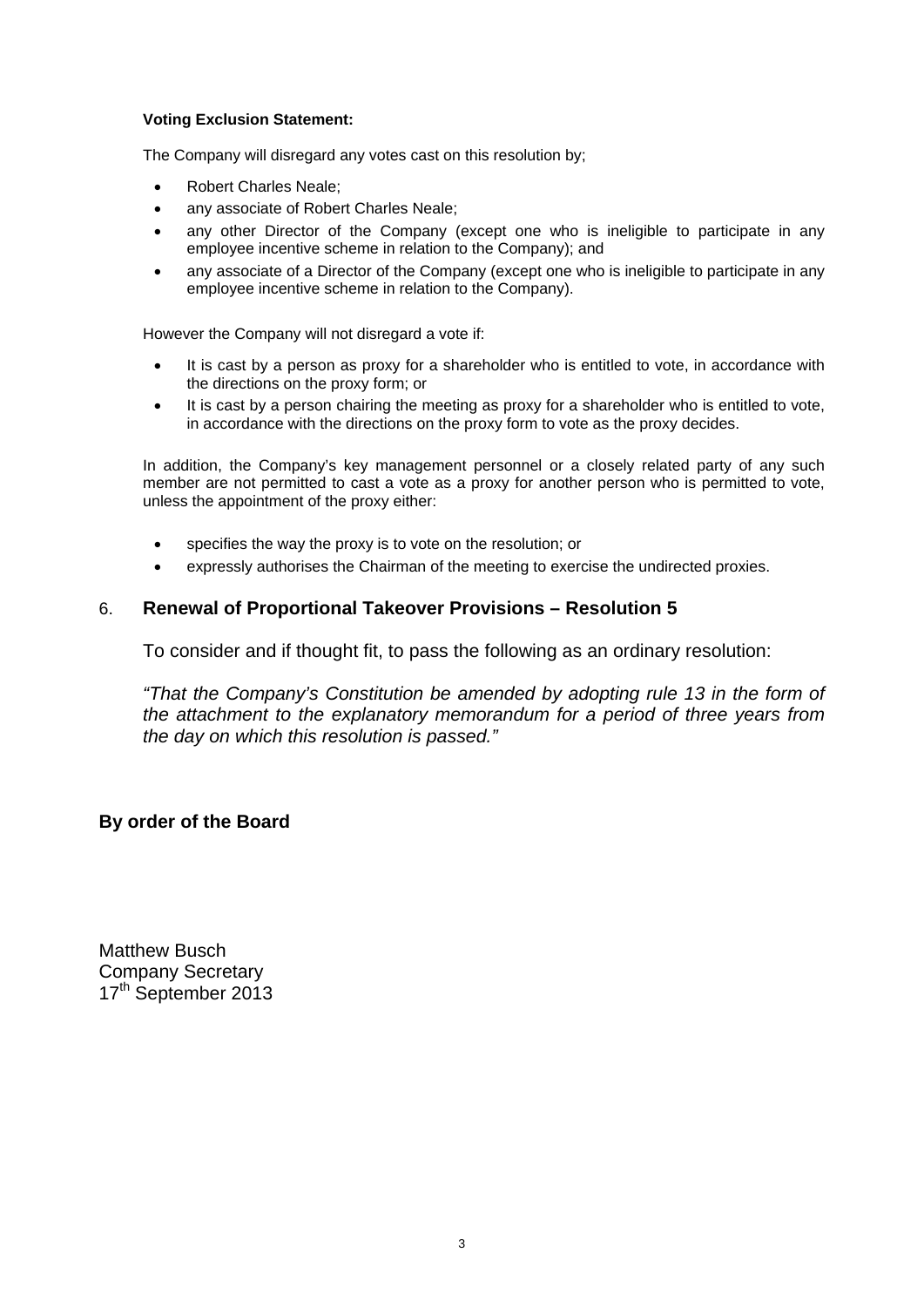# **EXPLANATORY MEMORANDUM NEW HOPE CORPORATION LIMITED**

# **ANNUAL GENERAL MEETING**

# **14 November 2013**

# **Resolution 1 – Remuneration report**

The Corporations Act requires that the section of the Directors' report dealing with the remuneration of the Company's key management personnel be put to the vote of shareholders for adoption. The resolution of shareholders is not binding on the Company.

The Directors recommend you vote in favour of this resolution.

## **Resolutions 2 and 3 – re-election of Directors**

Resolutions 2 and 3 relate to the election of Robert Millner and William Grant as Directors of the Company.

## **Election of Robert Millner**

In accordance with the Company's constitution, Robert Millner retires at the end of this meeting and, being eligible, offers himself for re-election.

Mr Millner is Chairman of the Company's holding Company, Washington H. Soul Pattinson and Company Limited. Mr Millner joined the Board of New Hope Corporation in 1995 and was appointed Chairman in 1998.

He is also currently a Director of Washington H. Soul Pattinson and Company Limited, TPG Telecom Limited, Brickworks Limited (including Bristile Limited), BKI Investment Company Limited (including PSI Limited), Australian Pharmaceutical Industries Limited and Milton Corporation Limited.

The Directors recommend you vote in favour of this resolution.

## **Election of William Grant**

In accordance with the Company's constitution, William Grant retires at the end of this meeting and, being eligible, offers himself for re-election.

Mr Grant has over 35 years' experience in project management, corporate and fiscal governance, local government administration and strategic planning. He was the CEO of the South Bank Corporation in Brisbane from 1997 to 2005, and prior to that he was the General Manager/CEO of the Newcastle City Council from 1992 to 1997. He joined the Board of New Hope Corporation in 2006.

Mr Grant is also a Director of Brisbane Development Association, Brisbane Airport Corporation, and Northern Energy Corporation Limited.

The Directors recommend you vote in favour of this resolution.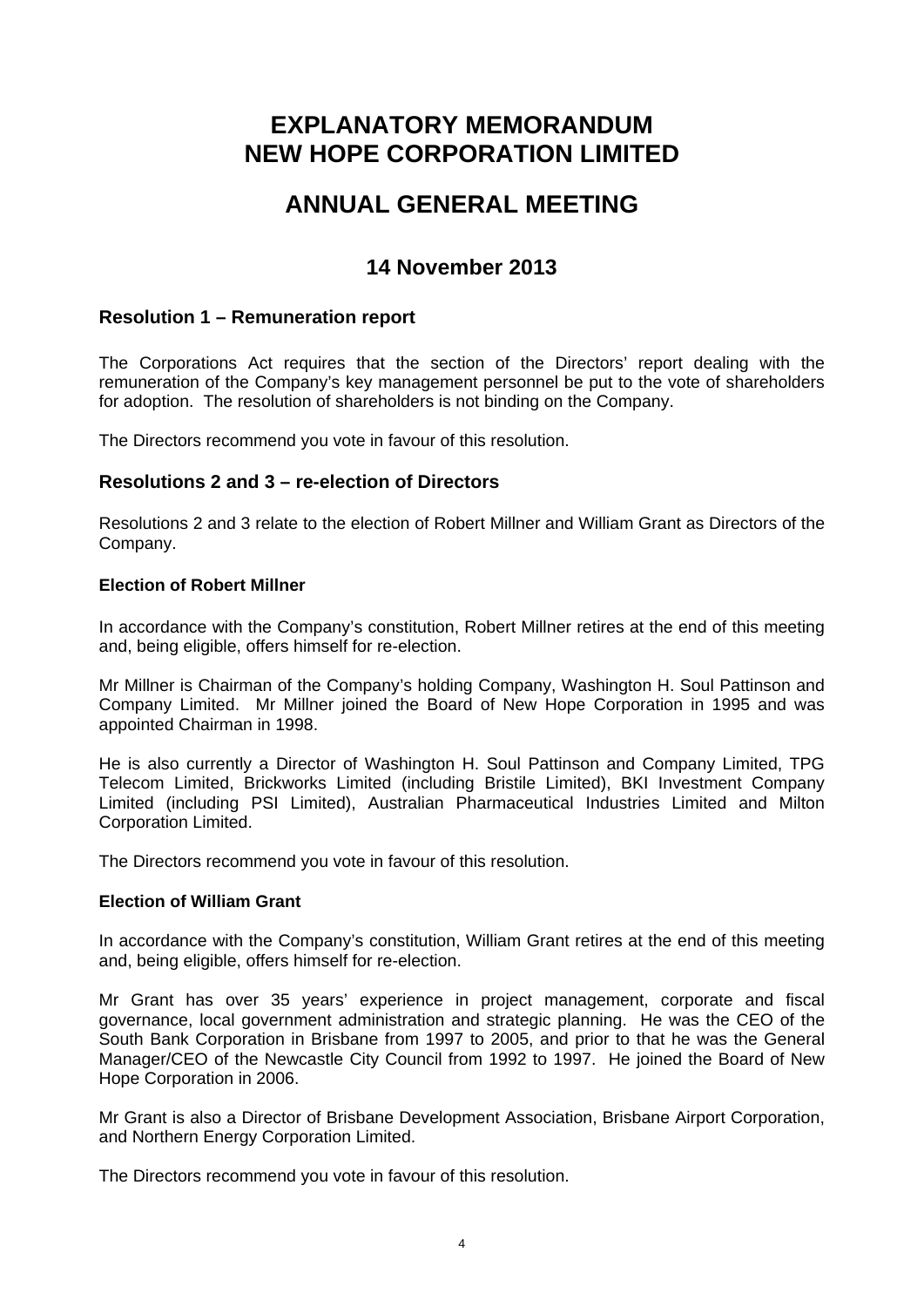# **Resolution 4 – Issue of performance rights to the Managing Director Robert Neale**

Performance Rights (**Rights**) are being offered to Mr Neale under the Company's Employee Performance Rights Shares Plan (**Rights Plan**) as part of a Long Term Incentive (**LTI**) in respect of his performance during the 2012 financial year. The LTI in respect of Mr Neale's performance during the 2012 financial year was awarded by the board in October 2012, after distribution of the 2012 Annual General Meeting notice.

The Company seeks shareholder approval, under ASX Listing Rule 10.14 for the issue of Rights to Robert Neale under the Rights Plan and the issue of ordinary shares on conversion of the Rights. The number of Rights proposed aligns with the LTI awarded by the board for the 2012 financial year.

The Remuneration and Nomination Committee sets the maximum value of the LTI payable to Mr Neale at the start of the relevant period having due regard to the role, responsibility and the contribution to achieving the Company's strategic goals. LTI's are offered at the absolute discretion of the Remuneration and Nomination Committee.

At the end of each period the Remuneration and Nomination Committee awards a percentage of the maximum allowable LTI having regard to the performance of Mr Neale and the Company during the period. The value of the LTI is converted into Rights by reference to the 5 day volume weighted average share price of the company over the 5 days immediately preceding the award by the board.

Each right issued to Mr Neale will automatically convert to one ordinary share in the Company if Mr Neale continues to be an employee of the Company at the vesting date. There is no consideration payable by Mr Neale for the issue of the Rights or upon conversion of the Rights to shares.

Given the deferred award of the 2012 LTI noted above, the Remuneration and Nomination committee elected to align the service condition and vesting dates with the dates that would have prevailed had the Performance Rights been issued in the ordinary course.

The number of Rights proposed to be issued to Mr Neale and the relevant vesting dates for those Rights are set out below.

| <b>Performance Period to</b><br>which LTI relates   | <b>Date Performance Rights</b><br>will be issued                                                                               | <b>Vesting Date in the</b><br><b>Ordinary Course</b> | <b>Amended Vesting Date</b> | <b>Number of Performance</b><br><b>Rights</b> |
|-----------------------------------------------------|--------------------------------------------------------------------------------------------------------------------------------|------------------------------------------------------|-----------------------------|-----------------------------------------------|
| 2012                                                | Subject to shareholder<br>approval the company<br>will issue the above Rights<br>to Mr Neale on or before<br>30 November 2013. | 1 January 2013                                       | 1 December 2013             | 52,317                                        |
| 2012                                                |                                                                                                                                | 1 January 2014                                       | No change                   | 52,317                                        |
| 2012                                                |                                                                                                                                | 1 January 2015                                       | No change                   | 52.317                                        |
| Maximum number of Rights to be acquired by Mr Neale |                                                                                                                                |                                                      | 156,951                     |                                               |

Mr Neale has received 109,612 Performance Rights under the Rights Plan since the last approval. No other person referred to in ASX Listing Rule 10.14 has received securities under the Rights Plan since the last approval. The names of all persons referred to in ASX Listing Rule 10.14 entitled to participate in the Rights Plan are Robert Charles Neale, Robert Dobson Millner, David John Fairfull, Peter Raymond Robinson, William Hamilton Grant, Susan Joy Palmer and Ian Maxwell Williams.

Details of any securities issued under the Employee Performance Rights Share Plan will be published in each annual report of the Company relating to a period in which Performance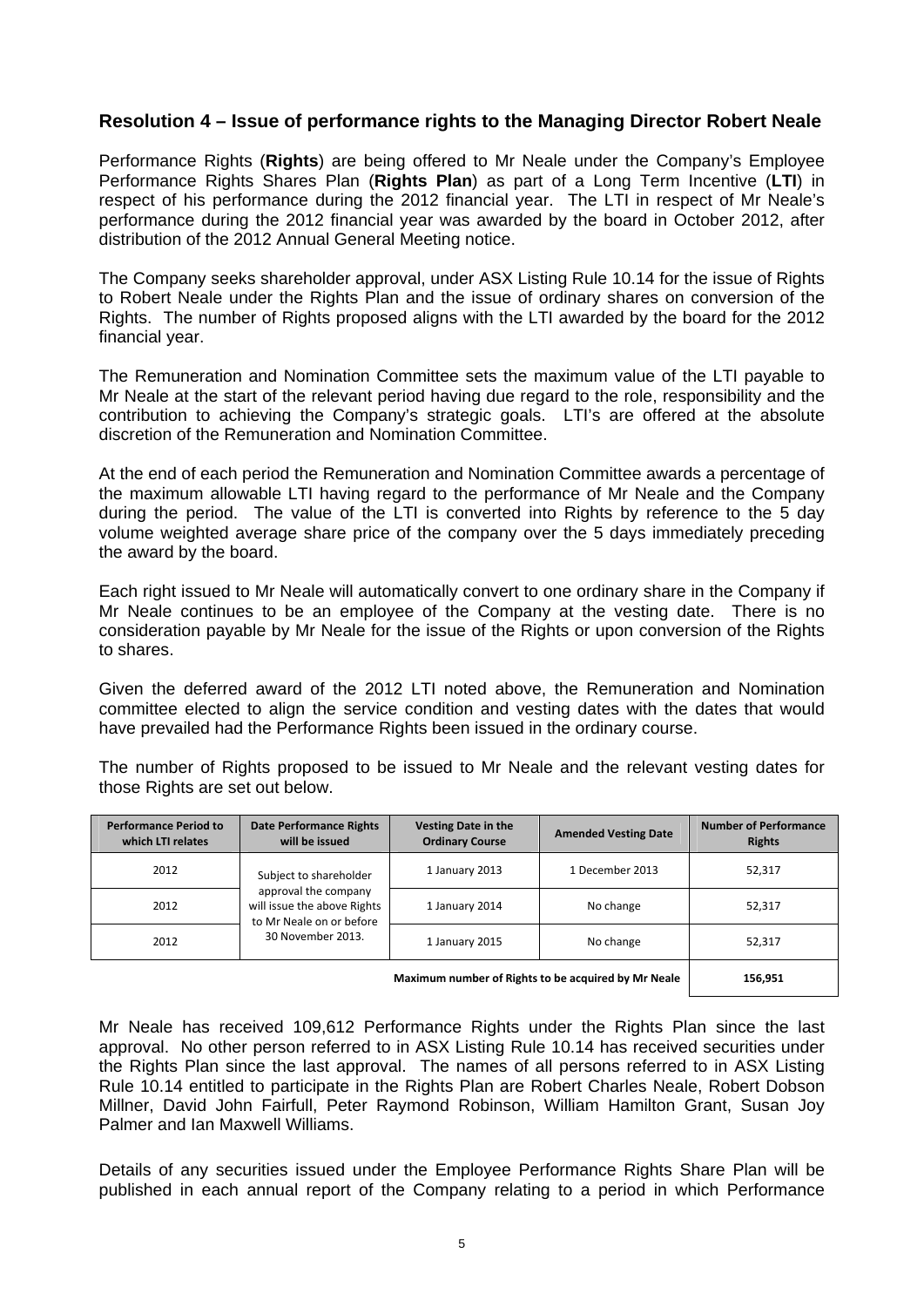Rights have been issued, and that approval for the issue of Performance Rights was obtained under ASX Listing Rule 10.14. Any additional persons who become entitled to participate in the Employee Performance Rights Share Plan after the resolution was approved and who were not named in this notice of meeting will not participate until approval is obtained under ASX Listing Rule 10.14.

The Directors (with Robert Neale abstaining) recommend you vote in favour of this resolution.

# **Resolution 5 – Renewal of Proportional Takeover Provisions**

The proposed rule 13 of the constitution of the Company is attached. It is in similar form to the provisions of similar coverage which were included in the constitution adopted on 24 July 2003. Those provisions had a duration period of three years from that date which has now expired. These provisions therefore no longer apply, unless renewed.

The proposed rule 13 is a proportional takeover approval provision which enables the Company to refuse to register securities acquired under a proportional takeover bid unless a resolution is passed by shareholders in general meeting approving the offer. Under the Corporations Act, proportional takeover provisions expire after three years from adoption for renewal and may then be renewed. The provisions contained in the Company's constitution ceased to apply, on 24 July 2006 and have not been renewed since.

The Company is seeking shareholder approval to renew these provisions under the Corporations Act. The proposed proportional takeover provisions are identical to those adopted by shareholders on 24 July 2003. The Corporations Act requires the Company to provide shareholders with an explanation of the proportional takeover approval provisions as set out below.

## *What is a proportional takeover bid?*

A proportional takeover bid is a takeover offer sent to all shareholders but only for a specified portion of each shareholder's securities. Accordingly, if a shareholder accepts in full the offer under a proportional takeover bid, it will dispose of the specified portion of its securities in the Company and retain the balance of the securities.

## *Effect of renewal*

If renewed, under rule 13, and if a proportional takeover offer is made to shareholders of the Company, the board of the Company is required to convene a meeting of shareholders to vote on a resolution to approve the proportional takeover. That meeting must be held at least 15 days before the offer under the proportional takeover bid closes.

The resolution is taken to have been passed if a majority of securities voted at the meeting, excluding the securities of the bidder and its associates, vote in favour of the resolution. If no resolution is voted on at least 15 days before the close of the offer, the resolution is deemed to have been passed. Where the resolution approving the offer is passed or deemed to have been passed, transfers of securities resulting from accepting the offer are registered provided they otherwise comply with the Corporations Act, the ASX Listing Rules, the ASIC Operating Rules and the Company's Constitution. If the resolution is rejected, then under the Corporations Act the offer is deemed to be withdrawn.

## *Reasons for proposing the resolution*

The directors consider that shareholders should have the opportunity to renew rule 13 in the constitution. Without rule 13 a proportional takeover bid for the Company may enable effective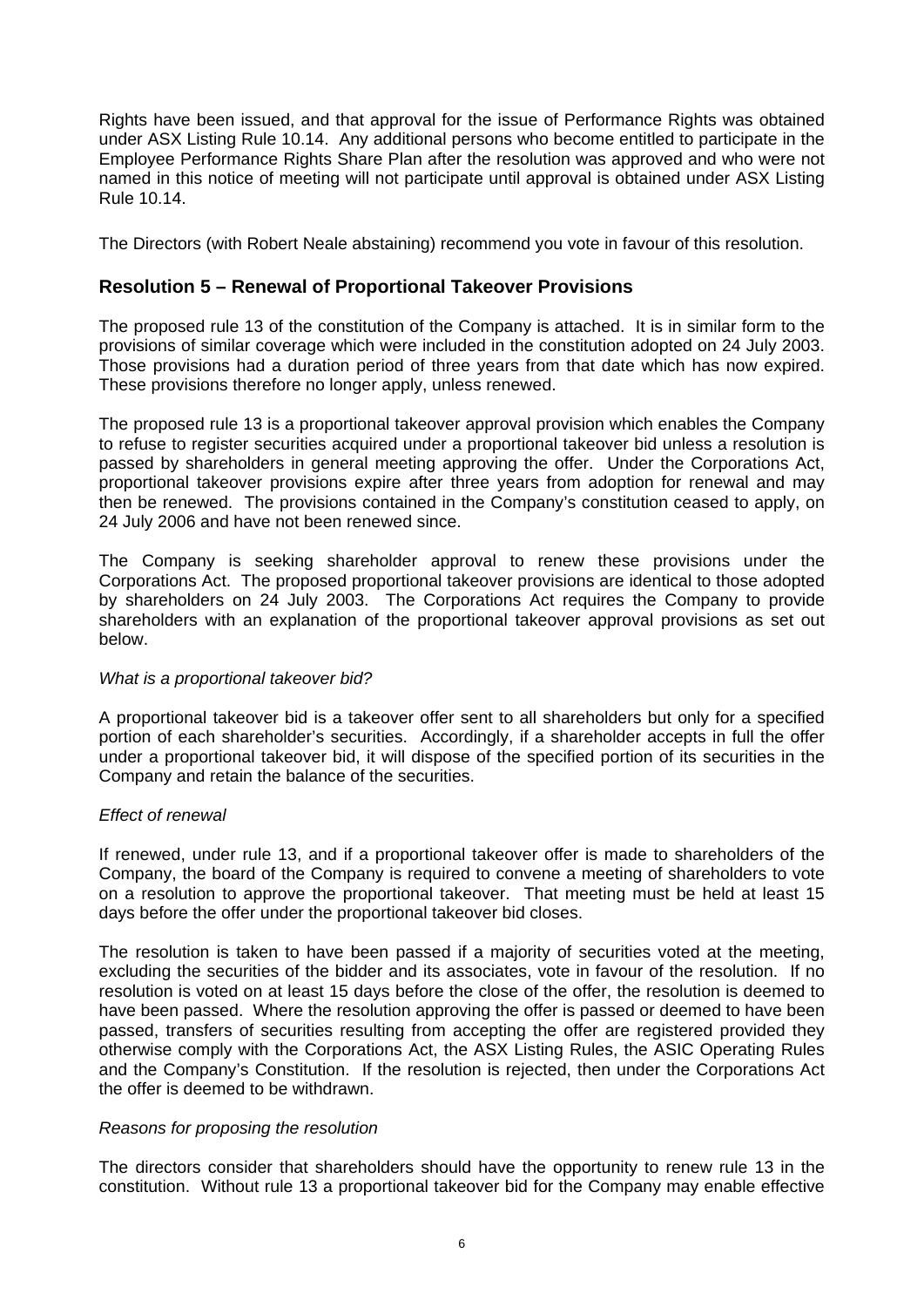control of the Company to be acquired without shareholders having the opportunity to dispose of all of their securities to the bidder. Shareholders could be at risk of passing control to the bidder without payment of an adequate control premium for all their securities whilst leaving themselves as part of a minority interest in the Company.

Without rule 13, if there was a proportional takeover bid and shareholders considered that control of the Company was likely to pass, shareholders would be placed under pressure to accept the offer even if they did not want control of the Company to pass to the bidder. Renewing rule 13 of the constitution will make this situation less likely by permitting shareholders to decide whether a proportional takeover bid should be permitted to proceed.

## *No knowledge of present acquisition proposals*

As at the date of this notice, no director is aware of a proposal by any person to acquire or increase the extent of a substantial interest in the Company.

## *Potential advantages and disadvantages*

The renewal of rule 13 will enable the directors to formally ascertain the views of shareholders about a proportional takeover bid. Without these provisions, the directors are dependent upon their perception of the interests and views of shareholders. Other than this advantage, the directors of the Company consider that renewal of rule 13 has no potential advantages or potential disadvantages for them, as they remain free to make a recommendation on whether a proportional takeover offer should be accepted.

The directors consider that renewing rule 13 benefits all shareholders in that they will have an opportunity to consider a proportional takeover bid and then attend or be represented by proxy at a meeting of shareholders called specifically to vote on the proposal. Accordingly, shareholders are able to prevent a proportional takeover bid proceeding if there is sufficient support for the proposition that control of the Company should not be permitted to pass under the proportional takeover bid. Furthermore, knowing the view of shareholders assists each individual shareholder to assess the likely outcome of the proportional takeover bid and whether to accept or reject that bid.

As to the possible disadvantages to shareholders renewing rule 13, it may be argued that the proposal makes a proportional takeover bid more difficult and that proportional takeover bids will therefore be discouraged. This may reduce the opportunities which shareholders may have to sell all or some of their securities at a premium to persons seeking control of the Company and may reduce any takeover speculation element in the Company's share price. Rule 13 may also be considered an additional restriction on the ability of individual shareholders to deal freely on their securities.

The directors consider that there are no other advantages and disadvantages for directors and shareholders which arose during the period during which the proportional takeover approval provisions have been in effect, other than those discussed in this section.

On balance, the directors consider that the possible advantages outweigh the possible disadvantages so that the renewal of rule 13 is in the interest of shareholders.

The Directors recommend you vote in favour of this resolution.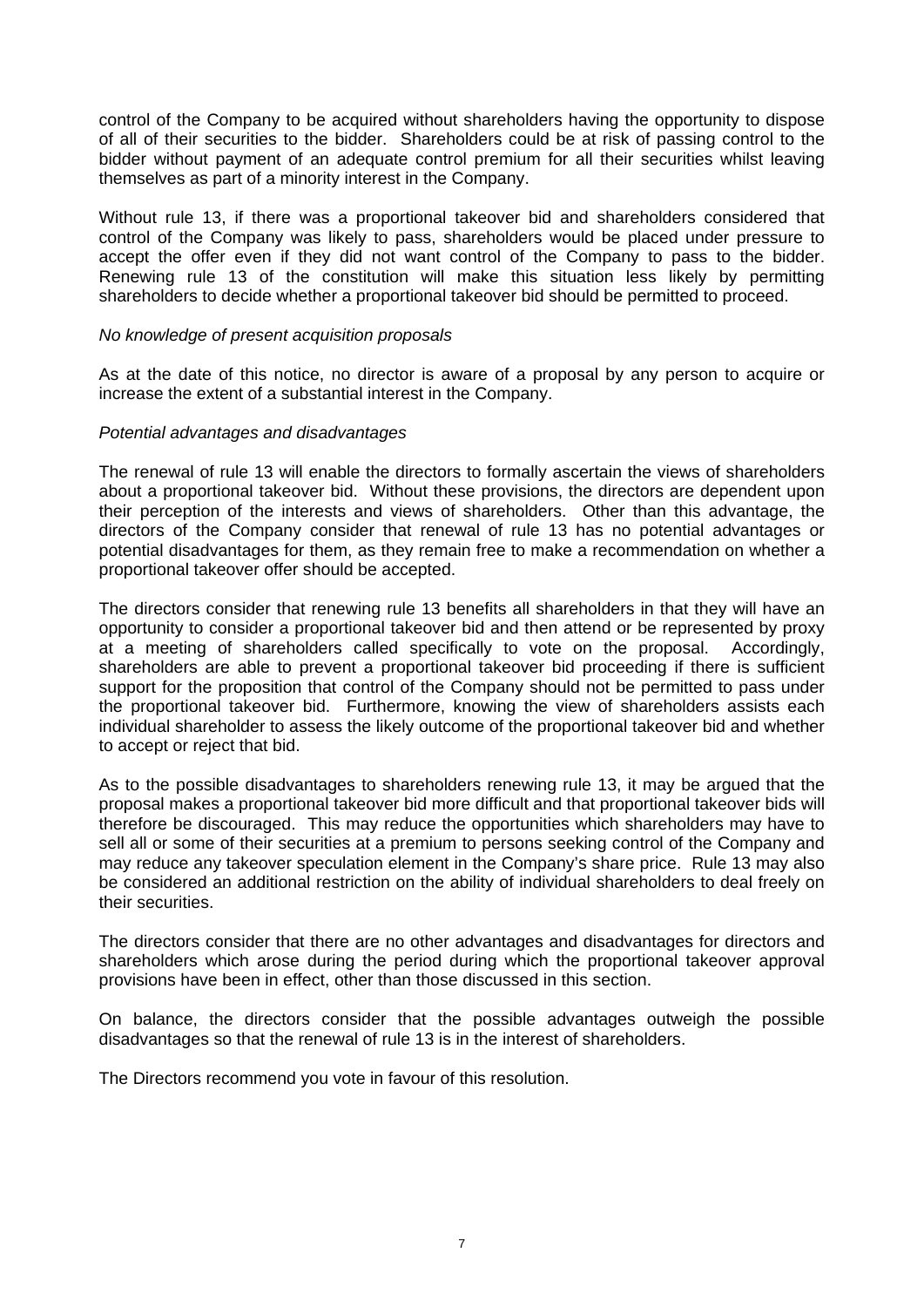# **Annual General Meeting**

## **Notes**

## **Members entitled to attend and vote at the meeting**

For the purposes of the meeting and in accordance with regulation 7.11.37 of the Corporations Regulations 2001, it has been determined that the members entitled to attend and vote at the meeting shall be those persons who are recorded in the register of members at 7.00 p.m. (Sydney time) on Tuesday 12 November 2013.

## **Admission to the Meeting**

Shareholders who will be attending the meeting, and who will not be appointing a proxy, are requested to bring the proxy form to the meeting to facilitate the admission process. Shareholders who are entitled to attend and cast votes at the meeting are entitled to appoint a proxy and are encouraged to complete and return the proxy form to Computershare Investor Services or the Company as detailed on the proxy form. The proxy need not be a shareholder of the Company. A shareholder who is entitled to cast two or more votes may appoint two proxies and may specify the proportion or number of votes each proxy is appointed to exercise.

## **Questions from Shareholders**

The Chairman of the meeting will allow a reasonable opportunity for shareholders to ask questions or make comments on the management of the Company at the meeting.

Similarly, a reasonable opportunity will be given to shareholders, as a whole, to ask the Company's external auditor questions relevant to:

- The conduct of the audit:
- The preparation and content of the auditor's report;
- The accounting policies adopted by the Company in relation to the preparation of the financial statements; and
- The independence of the auditor in relation to the conduct of the audit.

To assist the Board and the auditor of the Company in responding to any questions shareholders may have, please submit any questions by fax or to the address below by no later than 5:00pm on Thursday 7 November 2013:

> The Company Secretary New Hope Corporation Limited 3/22 Magnolia Drive Brookwater QLD 4300

or by fax to (07) 3418 0355